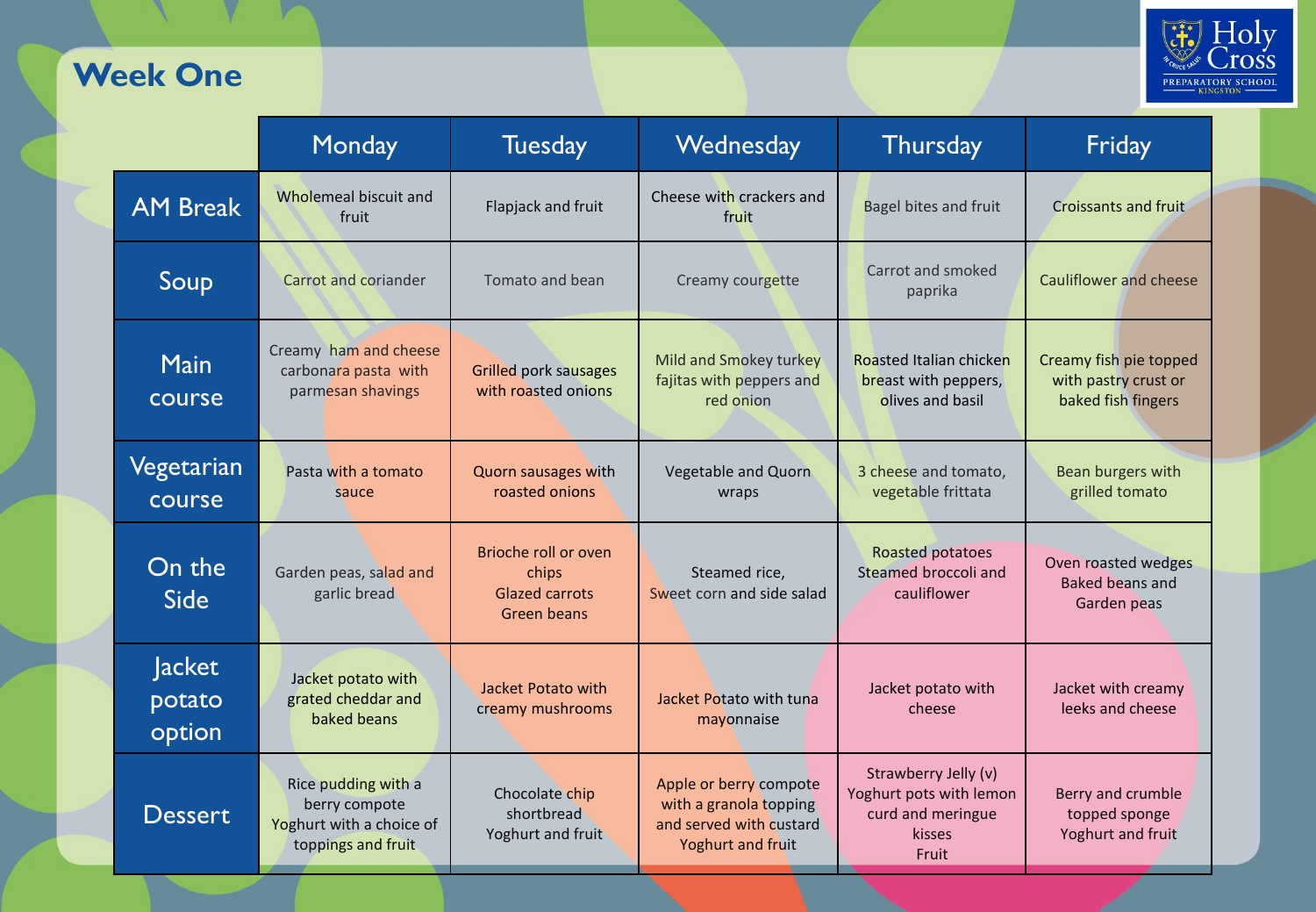

| <b>Week Two</b>                   |                                                                                                                                         |                                                                                                      |                                                                                                                                                              |                                                         | <b>PREPARATORY SCHOOL</b>                                                           |
|-----------------------------------|-----------------------------------------------------------------------------------------------------------------------------------------|------------------------------------------------------------------------------------------------------|--------------------------------------------------------------------------------------------------------------------------------------------------------------|---------------------------------------------------------|-------------------------------------------------------------------------------------|
|                                   | Monday                                                                                                                                  | <b>Tuesday</b>                                                                                       | Wednesday                                                                                                                                                    | <b>Thursday</b>                                         | Friday                                                                              |
| <b>AM Break</b>                   | Oat bar and fruit                                                                                                                       | <b>Croissant and fruit</b>                                                                           | Cheese and crackers<br>Fruit and yoghurt                                                                                                                     | Scotch pancakes and<br>fruit                            | <b>Brioche bread and fruit</b>                                                      |
| Soup                              | Roasted butternut with<br>thyme                                                                                                         | Tomato and sweet potato                                                                              | <b>Mixed vegetable</b>                                                                                                                                       | Spiced lentil and carrot                                | Creamy parsnip                                                                      |
| Main course                       | Chilli con carne                                                                                                                        | Baked chicken thighs with<br>your choice of sauce:<br>Eastern spice or sweet and<br>sticky Texan BBQ | Lean beef burger or Seoul<br>fried chicken in a soft bun<br>Roasted chicken with<br>with an onion relish,<br>rosemary and thyme<br>lettuce and tomato slices |                                                         | Tuna and spring onion<br>fish cakes or<br>baked fish fingers                        |
| Vegetarian<br>course              | Quorn and pepper stir fry                                                                                                               | Mixed bean chilli                                                                                    | Vegetable burger with an<br>onion relish                                                                                                                     | <b>Roasted Mediterranean</b><br>vegetable lasagne       | <b>Tomato</b> and<br>mascarpone pasta bake                                          |
| On the Side                       | Bangkok style egg noodles<br>Steamed rice, carrots and<br>Sweet corn or Vietnamese<br>pan fried courgettes<br>slaw with lime and ginger |                                                                                                      | Skin on Potato wedges<br>Roasted potatoes with<br><b>Baked beans or</b><br>cabbage and carrots<br>Green beans                                                |                                                         | Sautéed new potatoes<br>With garden peas and<br>peppers                             |
| <b>Jacket</b><br>potato<br>option | Jacket Potato with grated<br>cheddar and beans                                                                                          | Jacket Potato with tuna<br>mayonnaise                                                                | Jacket potato with a mild<br>chilli                                                                                                                          | Jacket potato with<br>grated cheddar and<br>baked beans | Jacket with creamy<br>leeks                                                         |
| <b>Dessert</b>                    | Carrot and orange cake<br>Yoghurt with fruit                                                                                            | Cinnamon short bread finger<br>Yoghurt with fruit                                                    | Fruited jelly (V) or classic<br>rice pudding<br>Yoghurt with fruit                                                                                           | <b>Lemon Sponge</b><br>Yoghurt with fruit               | Natural yoghurt with a<br>berry compote and<br>toasted seeds<br>Whole and cut fruit |